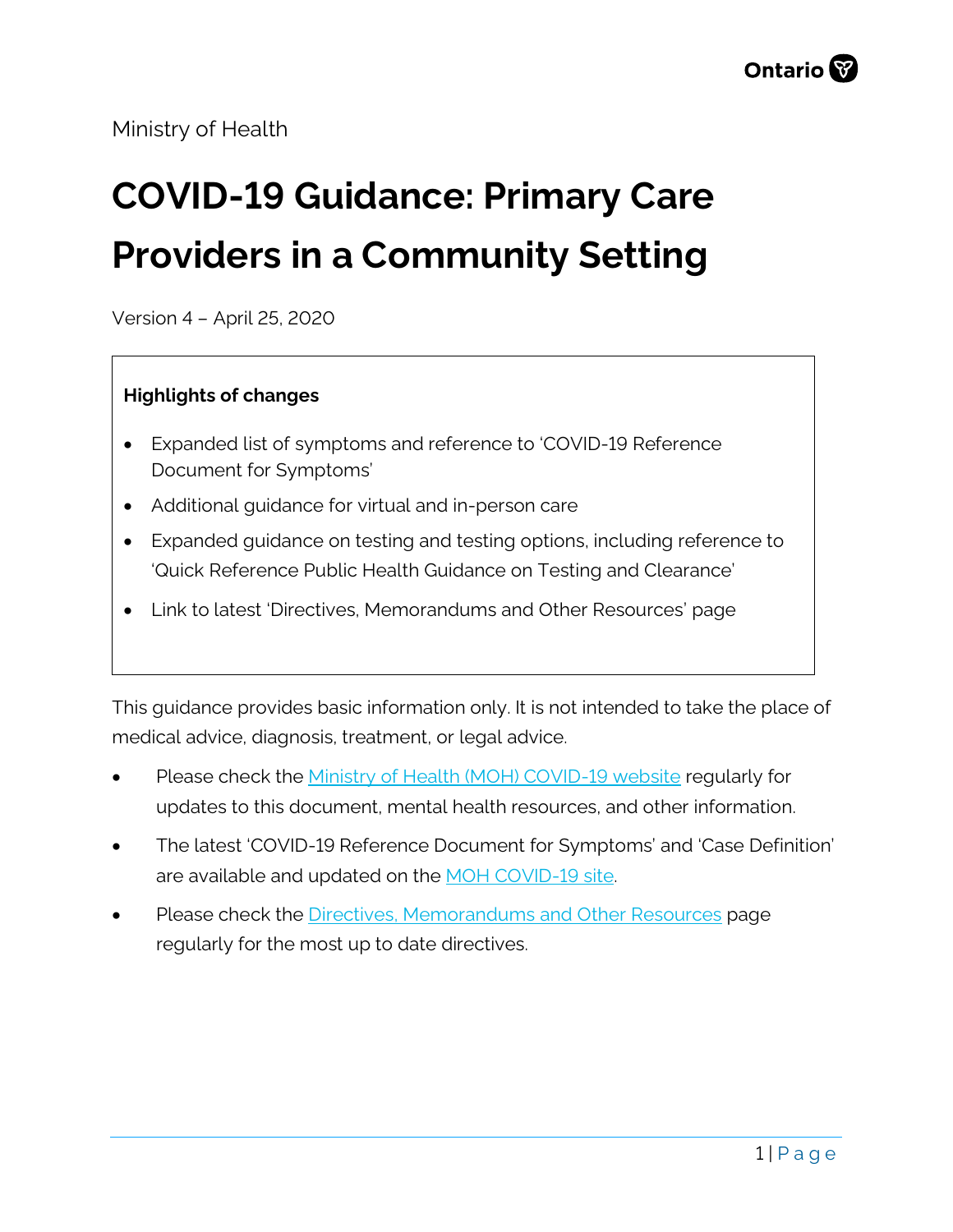### **General**

#### **Virtual Care and Non-Essential Visits**

- **1.** All primary care providers are encouraged to implement a system for virtual and/or telephone consultations when and where possible. When possible, primary care providers should conduct a consultation over the phone, video or secure messaging to determine if a virtual/telephone consultation will suffice or if an in-person appointment is necessary. The purpose of this is to support physical distancing and minimizing contact of persons who may have COVID-19 with health care settings as much as possible.
- **2.** Non-essential face-to-face appointments should be postponed or be provided virtually.
- **3.** All primary care providers should continue to be available for medication renewals (office coverage, phone/fax, communication with local pharmacies, etc.), including for those patients on controlled substance regimes or opioid agonists who will need their measured renewals by their main prescriber (in most cases their family doctor) and should not be forced to seek controlled substance renewal elsewhere.

#### **In-Person Care and Essential Visits**

- **4.** Certain patients or conditions will require in-person visits and should not be deferred (i.e., pregnant women, newborns, childhood exams/vaccines).
- **5.** Consider providing some care virtually even if an in-person visit is needed in order to minimize the in-person time required (i.e., an essential prenatal visit could be divided into a virtual discussion of testing/screening options with a brief in person physical assessment).
- **6.** Minimize the need for patients to wait in the waiting room (e.g. spreading out appointments, having each patient stay outside the clinic until the examination room is ready for them and then call in, by phone preferably).
- **7.** Reduce the number of examination rooms being used.
- **8.** Minimize staff in the office/clinic. Consider what tasks can be done from home or outside of regular hours to minimize staff interactions with each other and patients.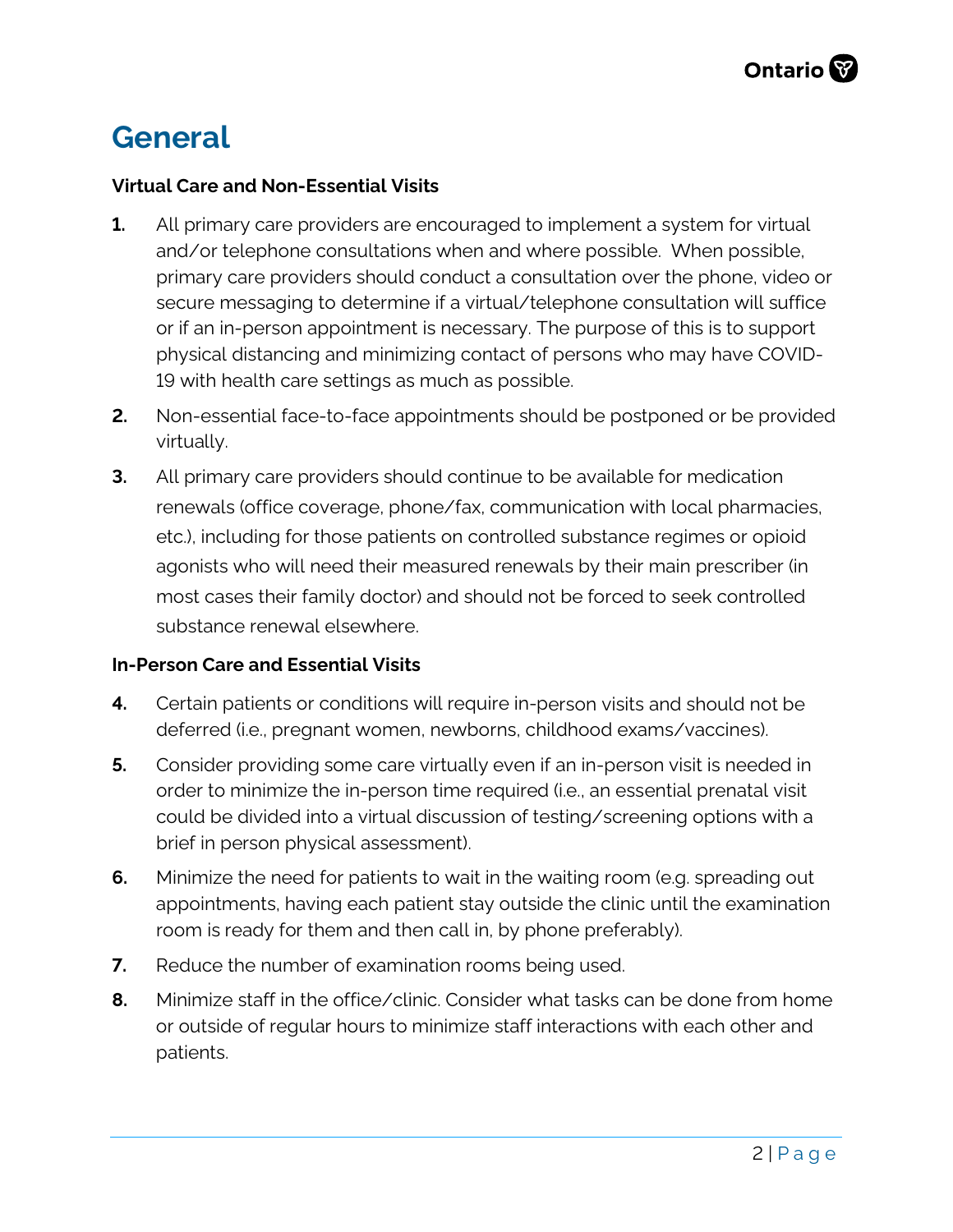- **9.** Detailed precautions for primary care providers by activity and procedure are listed in PHO's [Technical Brief on Updated IPAC Recommendations for Use of](https://www.publichealthontario.ca/en/diseases-and-conditions/infectious-diseases/respiratory-diseases/novel-coronavirus/health-care-resources) [PPE for Care of Individuals with Suspect or Confirmed COVID-19.](https://www.publichealthontario.ca/en/diseases-and-conditions/infectious-diseases/respiratory-diseases/novel-coronavirus/health-care-resources)
- **10.** Clean high touch surfaces and facilities after the patient leaves. Refer to PIDAC's [Best Practices for Environmental Cleaning for Prevention and Control](https://www.publichealthontario.ca/en/health-topics/infection-prevention-control/environmental-cleaning) [in All Health Care Settings](https://www.publichealthontario.ca/en/health-topics/infection-prevention-control/environmental-cleaning) for more information on environmental cleaning.

### **Screening**

- **11.** Primary care providers should post information on their clinic website or send an email to all patients advising them to call prior to coming to the office/clinic.
- **12.** If in-person visits are necessary, all primary care settings should undertake active and passive screening as defined below.
- **13.** If an in-person visit is offered, patients should be advised to wear their own cloth mask to the office/clinic if they have one available to them.

#### **Active:**

- Patients should be screened over the phone for symptoms of COVID-19 before scheduling appointments. The latest 'Case Definition' on the [MOH COVID-19](http://www.health.gov.on.ca/en/pro/programs/publichealth/coronavirus/2019_guidance.aspx) [website](http://www.health.gov.on.ca/en/pro/programs/publichealth/coronavirus/2019_guidance.aspx) should be used for screening purposes.
- Where patients present in-person without phone screening, staff should screen patients upon entry to assess for symptoms and exposure history.
- For reference, a full list of common COVID-19 symptoms is available in the 'COVID-19 Reference Document for Symptoms' on the [MOH COVID-19 website.](http://www.health.gov.on.ca/en/pro/programs/publichealth/coronavirus/2019_guidance.aspx) Atypical symptoms and signs of COVID-19 are also available on this document and should be considered, particularly in children, older persons, and people living with a developmental disability.
- Staff conducting screening on site should ideally be behind a barrier to protect from contact/droplet spread. A plexiglass barrier can protect reception staff from sneezing/coughing patients. If a plexiglass barrier is not available, staff should maintain a 2-metre distance from the patient. Primary care providers who do not have a barrier and cannot maintain a 2-metre distance should use contact/droplet precautions. This includes the following PPE – gloves, gown, a surgical/procedure mask, and eye protection (goggles, face shield).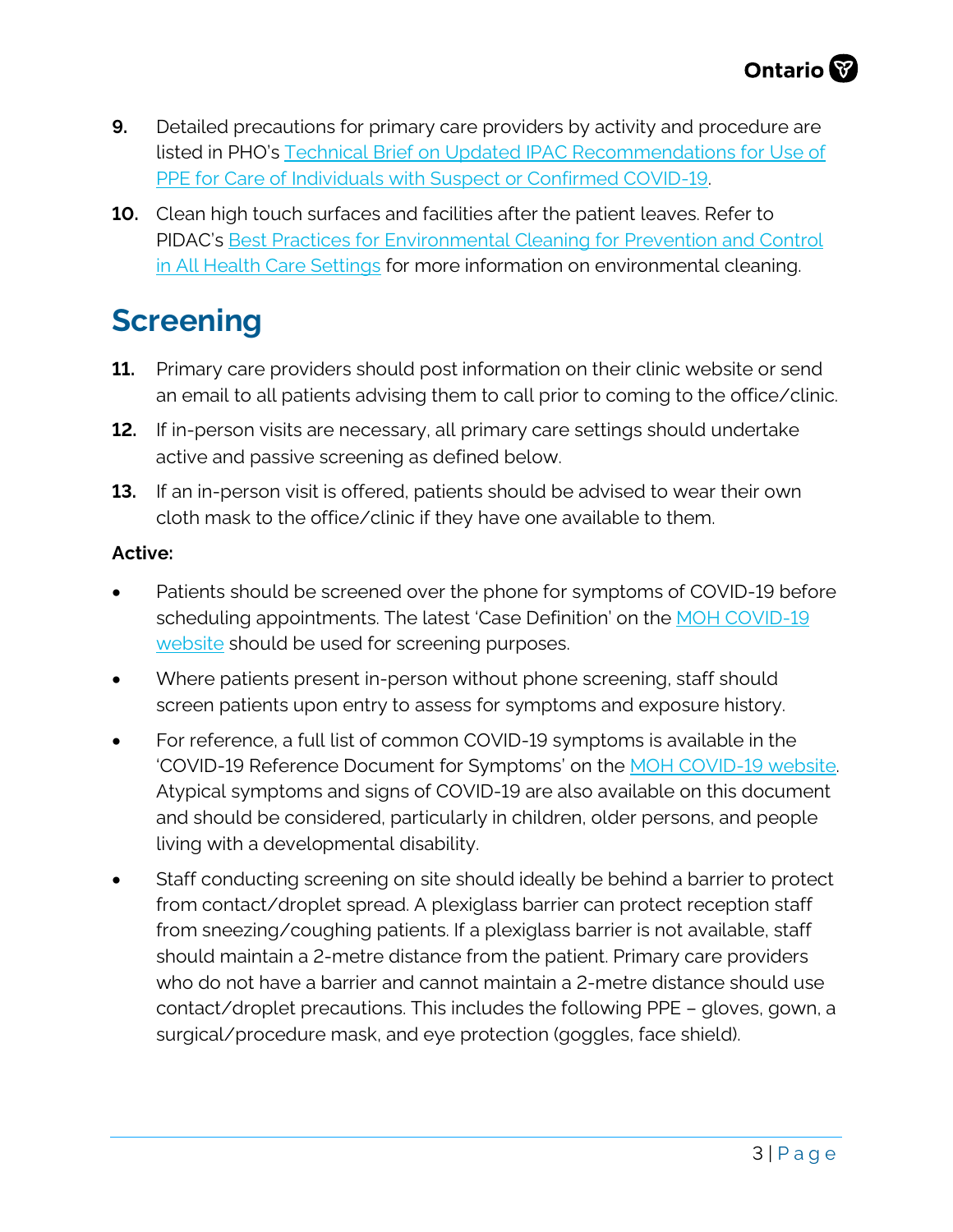#### **Passive:**

- Signage should be posted at the entrance to the office/clinic and at reception areas requesting patients with symptoms to put on a mask (if available and if tolerated), perform hand hygiene and then to report to reception to self-identify. Sample signage is available on the [MOH COVID-19 website](http://www.health.gov.on.ca/en/pro/programs/publichealth/coronavirus/2019_guidance.aspx) (scroll to the bottom of the page). If the office/clinic is in a shared building, signage should also be posted at the entrance to the building.
- Where possible, primary care providers should have signage outside the office/clinic asking patients to call the clinic before entering to allow for appropriate screening and direction.

### **Positive Screening: What to do**

#### **Positive screening over the phone**

- **14.** A patient who screens positive for symptoms of COVID-19 over the phone should be offered a telephone consultation with a primary care provider ideally on the same day. Patients with severe symptoms should be directed to the emergency department. Otherwise, patients should be instructed to [self](https://www.publichealthontario.ca/en/diseases-and-conditions/infectious-diseases/respiratory-diseases/novel-coronavirus/public-resources)[isolate](https://www.publichealthontario.ca/en/diseases-and-conditions/infectious-diseases/respiratory-diseases/novel-coronavirus/public-resources) until further discussion with their primary care provider.
- **15.** Clinical judgement, including an assessment of symptoms and exposure history, along with the 'COVID-19 Provincial Testing Guidance' on the [MOH](http://www.health.gov.on.ca/en/pro/programs/publichealth/coronavirus/2019_guidance.aspx) [COVID-19 website](http://www.health.gov.on.ca/en/pro/programs/publichealth/coronavirus/2019_guidance.aspx) should be used to help determine whether or not to test a patient for COVID-19.
- **16.** Based on the telephone consultation:
	- If the patient **requires testing**, refer them to a local assessment centre or emergency department as appropriate for where testing is offered in your community.
		- a. Primary care providers should be familiar with local testing locations (e.g., emergency departments and/or assessment centres) and their specific protocols and testing criteria. Assessment centres should accept all patients recommended for testing by a primary care provider.
		- b. Patients should be instructed to self-isolate immediately and until test results are received.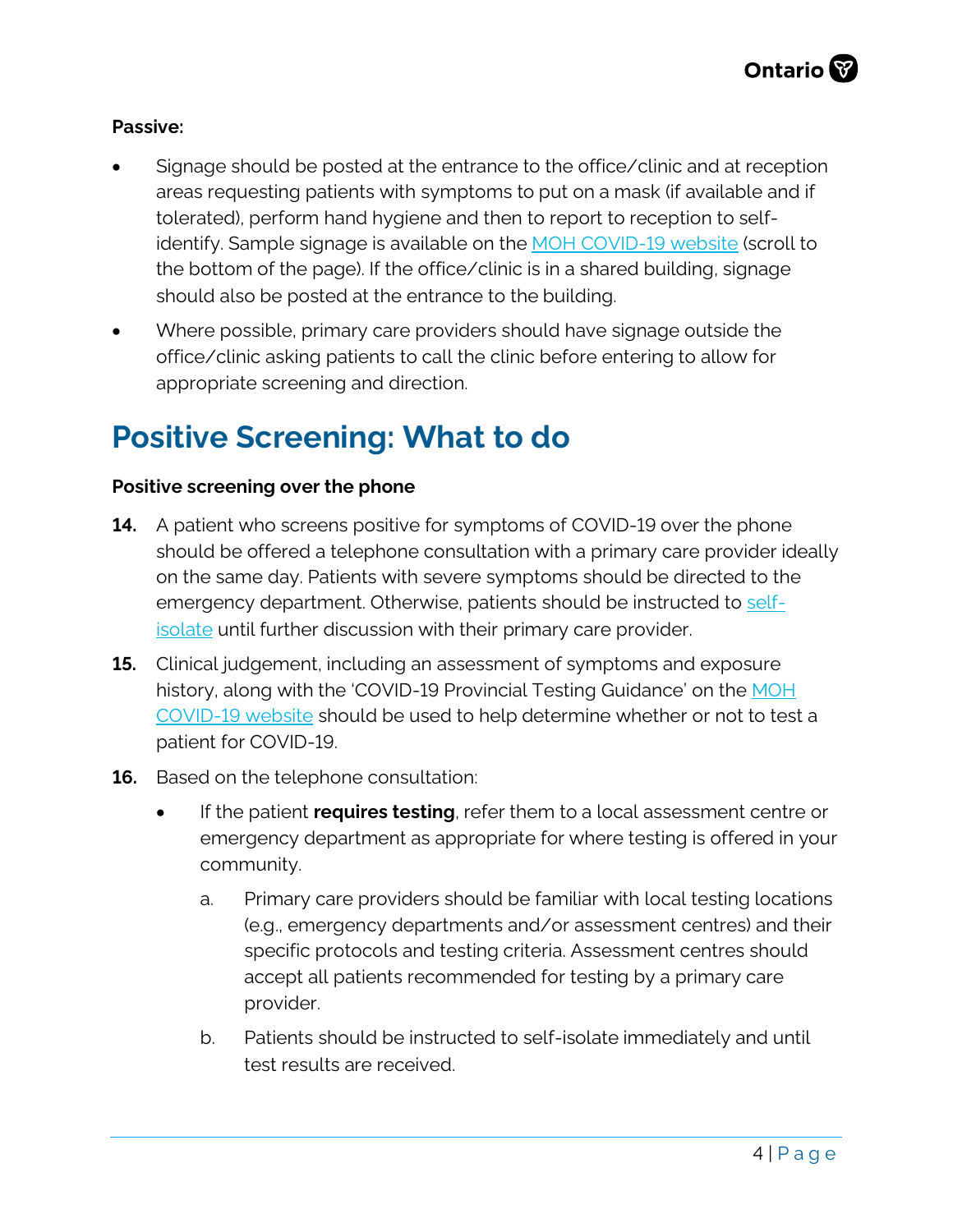• If the patient **does not require testing** but has compatible symptoms, and no exposure history, they should be advised to self-isolate for 14 days following symptom onset and until 24 hours symptom-free. If symptoms persist beyond 14 days, they should continue to self-isolate and be reassessed.

#### **Positive screening in the office/clinic**

- **17.** Patients who screen positive should be given a surgical/procedure mask and be advised to perform hand hygiene. As soon as the reception staff is aware that the patient screens positive, the patient should be placed in a room with the door closed (do not cohort with other patients), where possible, to avoid contact with other patients in common areas of the office/clinic (e.g., waiting rooms). If it is not possible to move a patient from the waiting room to an available exam room, the patient can be instructed to return to their vehicle (if available) and informed that they will be texted or called when a room becomes available.
- **18.** Patients should be provided with hand sanitizer (if available), access to tissue and a hands-free waste receptacle for their used tissues and used masks. All patients should be instructed to cover their nose and mouth with a tissue when coughing and sneezing, dispose of the tissue in the receptacle and to use the hand sanitizer right afterwards. Patients may also be instructed to take their mask home with them with instructions for doffing masks (refer to [Ontario](https://www.ontariofamilyphysicians.ca/tools-resources/timely-trending/novel-coronavirus-2019-ncov) [College of Family Physicians](https://www.ontariofamilyphysicians.ca/tools-resources/timely-trending/novel-coronavirus-2019-ncov) website for sample handouts).
- **19.** Primary care providers may offer clinical assessment, examination, and possibly testing to those requiring testing in the primary care setting if they are able to wear the appropriate PPE and have access to appropriate swabs, requisitions and process (see details below under [Testing for COVID-19\)](#page-5-0). If providing care, primary care providers must use routine practices and additional contact/droplet precautions. This includes the following PPE: gloves, gown, a surgical/procedure mask, and eye protection (goggles or face shield).
- **20.** Primary care providers should be knowledgeable on the proper sequence of donning and doffing PPE. Visual factsheets for 'Putting on PPE' and 'Taking off PPE' are available on [PHO's website.](https://www.publichealthontario.ca/en/diseases-and-conditions/infectious-diseases/respiratory-diseases/novel-coronavirus/health-care-resources)
- **21.** For those who require testing in the primary care setting, primary care providers should follow recommended procedures for collecting and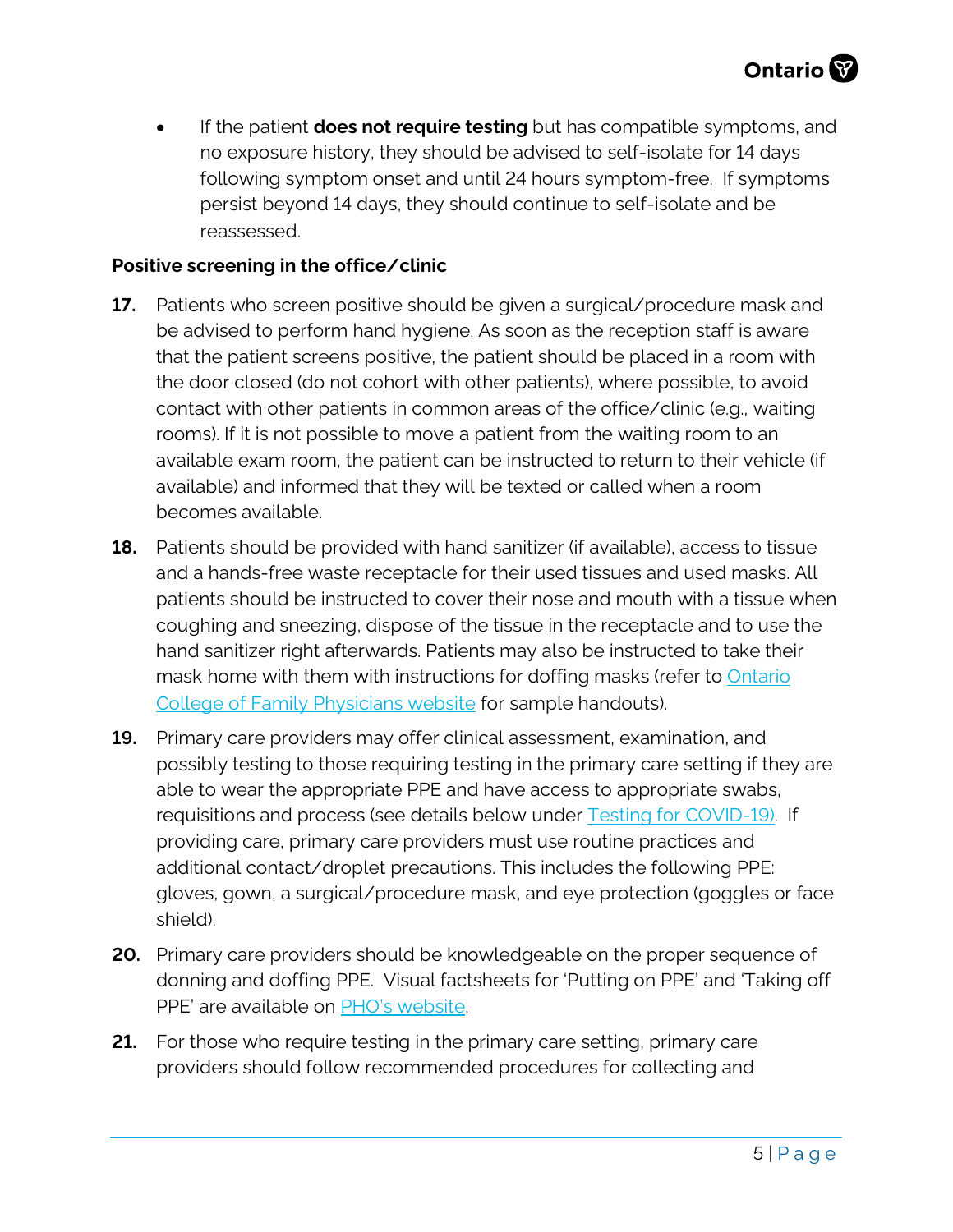submitting specimens for [COVID-19 testing.](https://www.publichealthontario.ca/en/laboratory-services/test-information-index/wuhan-novel-coronavirus) See details below under Testing for COVID-19.

- **22.** If the patient does not require testing but has compatible symptoms, and no exposure history, they should be advised to self-isolate for 14 days from onset of symptoms and until 24 hours symptom-free. If symptoms persist beyond 14 days they should continue to self-isolate and be reassessed.
- **23.** If patients are referred to a hospital or an assessment centre for testing, the primary care provider should make efforts to ensure that the patient has safe arrangements for travel to the hospital or assessment centre that maintains isolation of the patient (i.e., patient should wear a surgical/procedure mask and should not take public transit). Primary care providers should follow their local testing location's protocol about referrals for testing.

### <span id="page-5-0"></span>**Testing for COVID-19**

- **24.** Primary care providers should be familiar with local testing locations (e.g., emergency departments and/or assessment centres) and their specific protocols and criteria. Testing options are outlined below.
	- **Referral to the nearest emergency department or assessment centre:** Primary care providers should follow their local testing location's protocol about referrals for testing; or
	- **Testing in the primary care office/clinic:** Can be performed **only if** the primary care provider is able to follow precautions as outlined above, has the appropriate tools and knowledge of how to test, and can ensure coordination of sample delivery to the [Public Health Ontario Laboratory](https://www.publichealthontario.ca/en/laboratory-services/test-information-index/wuhan-novel-coronavirus) or an alternative laboratory providing COVID-19 testing.

Note: If testing is conducted in the office/clinic, it is important to conduct the nasopharyngeal swab properly to minimize the risk of a false negative sample**.** Specimens must be placed in the specimen bag with the properly completed requisition placed in the attached pouch, so it is not exposed to the specimen. It is recommended that the swab is prelabelled so that it can simply be dropped into the bag without further handling once the swab is obtained. Nasopharyngeal swab collection is not considered an aerosol generating procedure and can be performed in the office/clinic with appropriate contact/droplet precautions of gloves, gown, surgical/procedure mask, and eye protection (e.g., goggles, face shield). This is important as many people will cough or sneeze when the nasal swab is done.